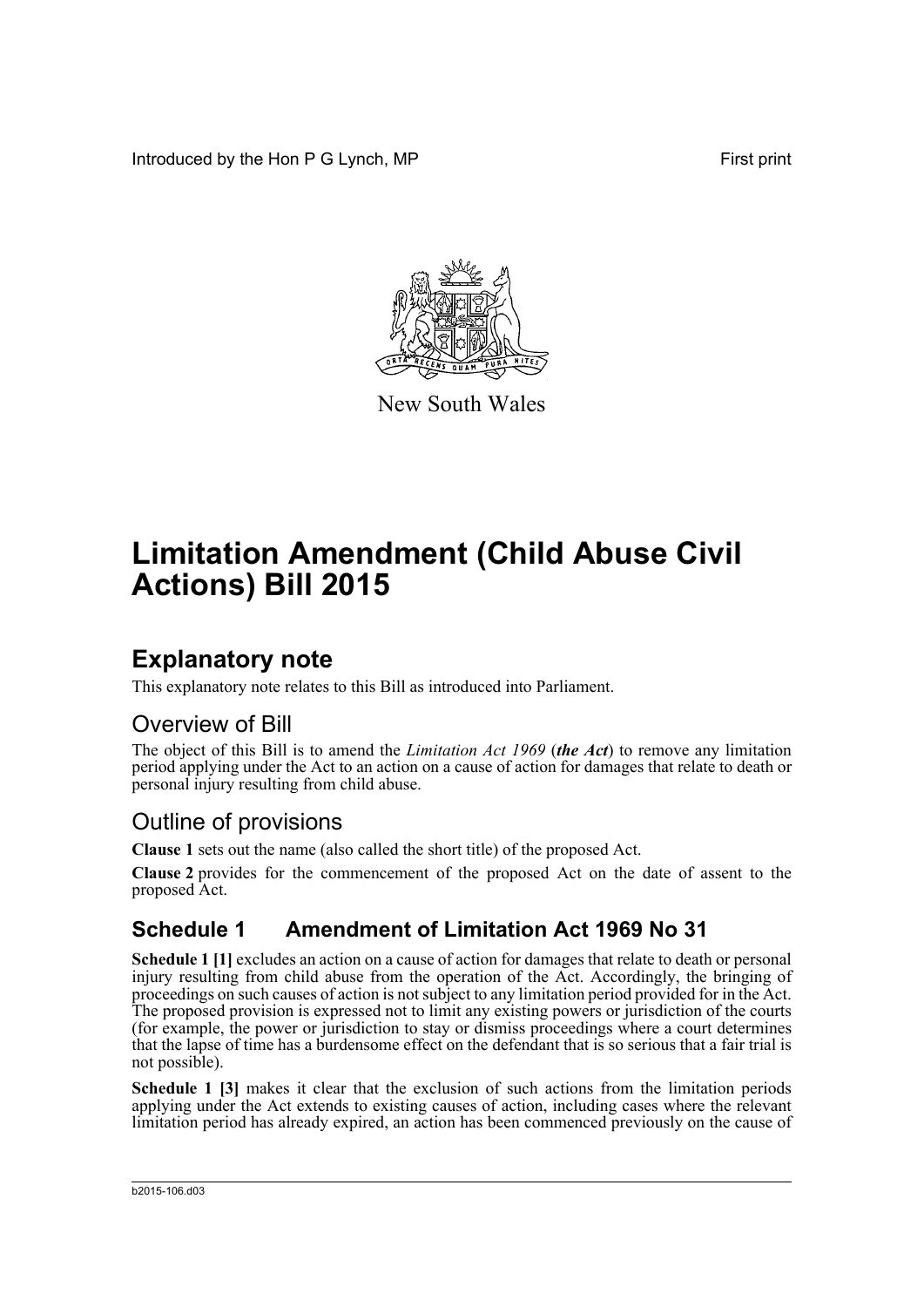action, or judgment on the cause of action has previously been given on the ground that the action was statute barred. To this end, the item empowers a court to set aside a judgment based on the fact that an action was statute barred. **Schedule 1 [2]** makes a consequential amendment.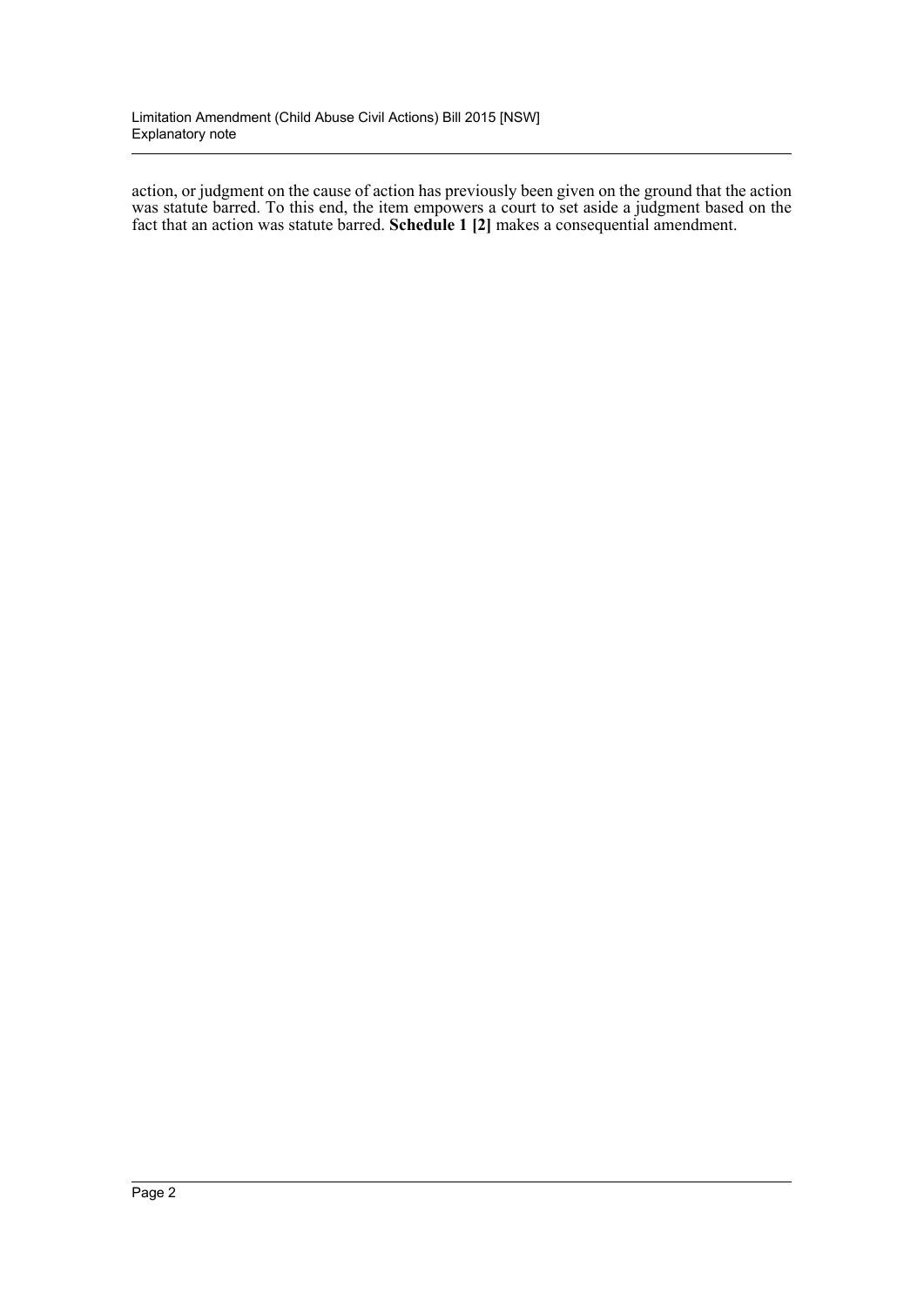Introduced by the Hon P G Lynch, MP First print



New South Wales

## **Limitation Amendment (Child Abuse Civil Actions) Bill 2015**

## **Contents**

|               |                                        | Page |
|---------------|----------------------------------------|------|
| 1.            | Name of Act                            | າ    |
| $\mathcal{P}$ | Commencement                           | ົ    |
| Schedule 1    | Amendment of Limitation Act 1969 No 31 | ર    |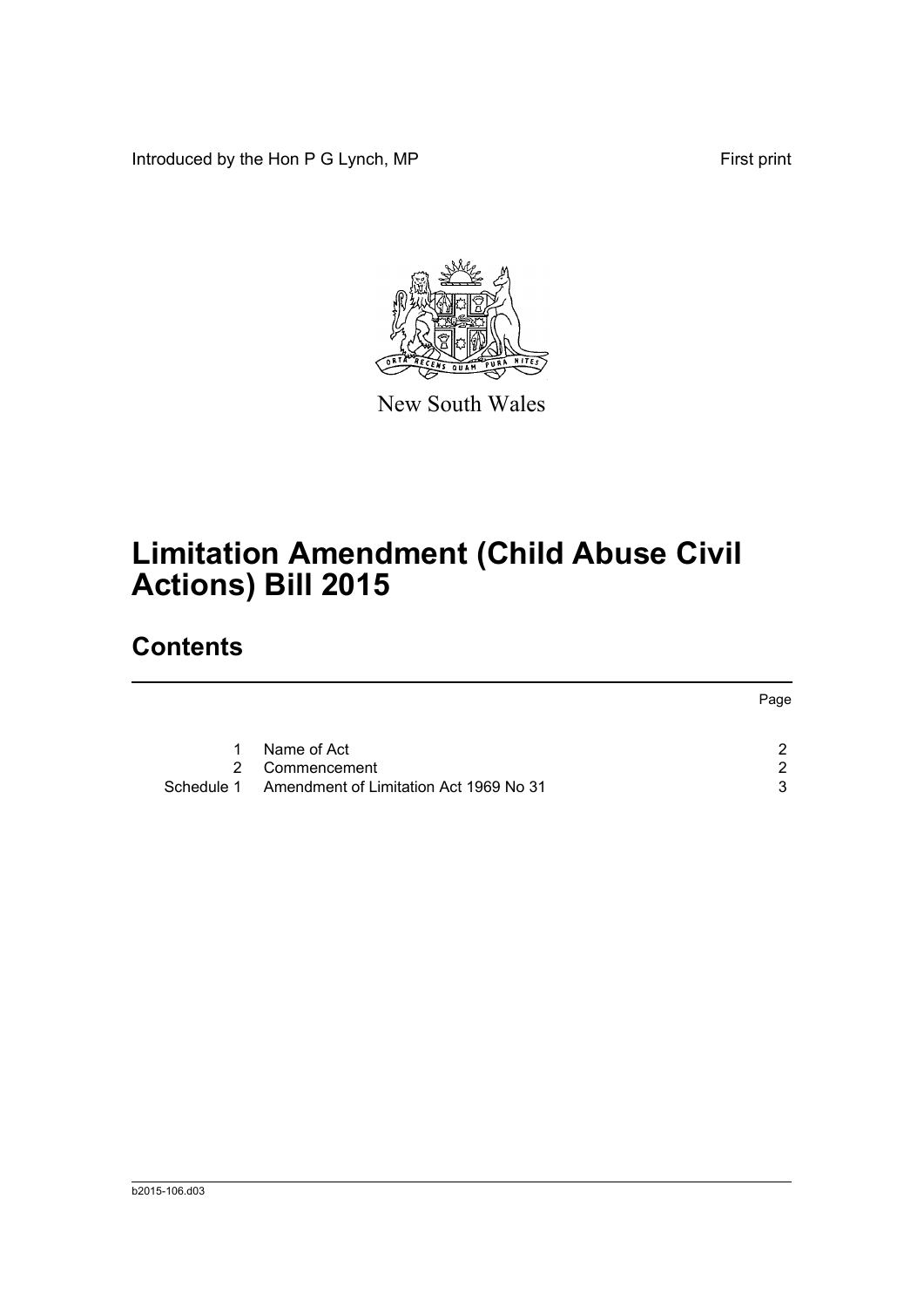

New South Wales

## **Limitation Amendment (Child Abuse Civil Actions) Bill 2015**

No , 2015

#### **A Bill for**

An Act to amend the *Limitation Act 1969* to remove the limitation period for commencing civil actions in relation to child abuse.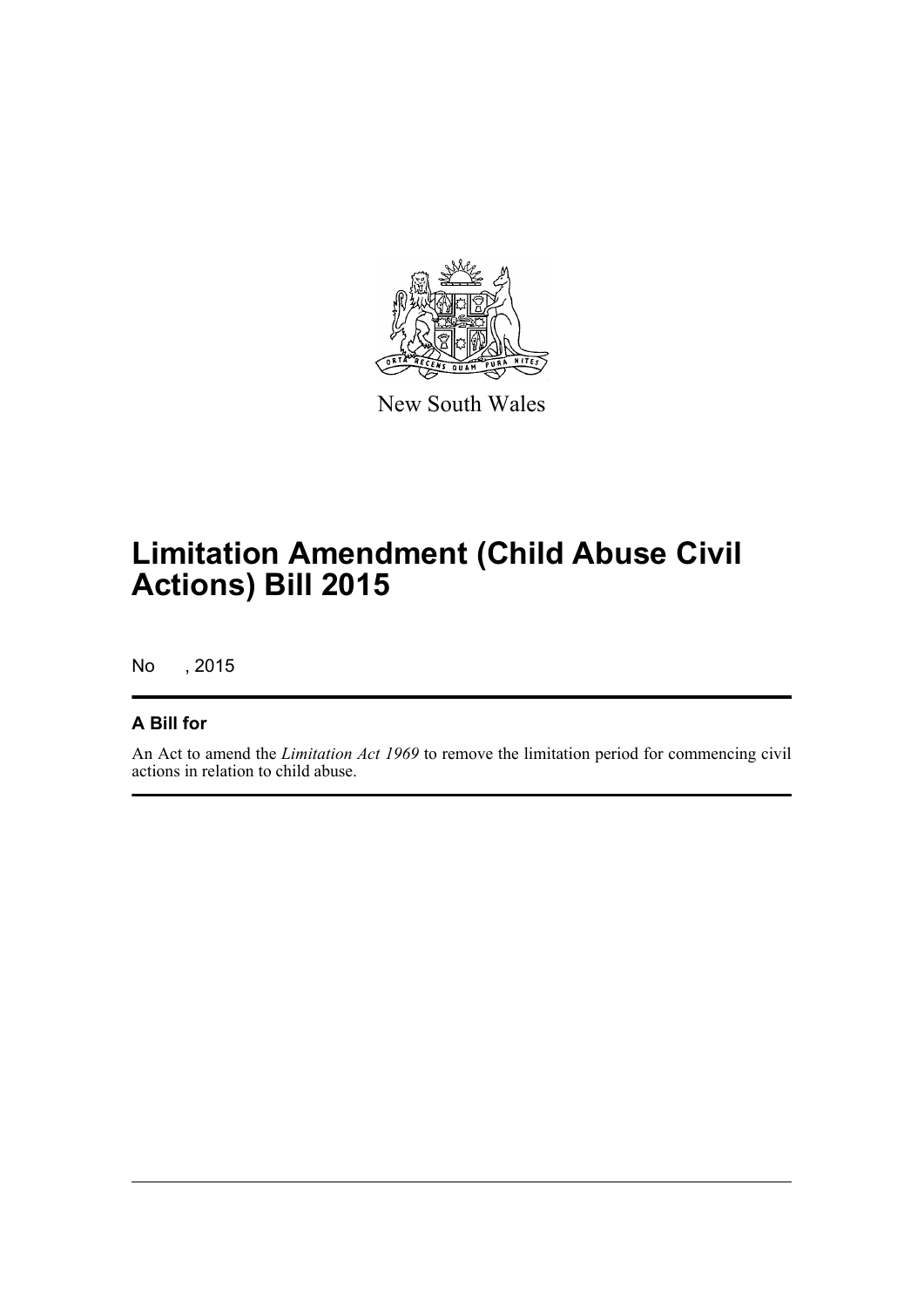<span id="page-4-1"></span><span id="page-4-0"></span>

| The Legislature of New South Wales enacts: |                                                                            |                |
|--------------------------------------------|----------------------------------------------------------------------------|----------------|
|                                            | Name of Act                                                                | 2              |
|                                            | This Act is the Limitation Amendment (Child Abuse Civil Actions) Act 2015. | 3              |
|                                            | <b>Commencement</b>                                                        | $\overline{4}$ |
|                                            | This Act commences on the date of assent to this Act.                      | 5              |
|                                            |                                                                            |                |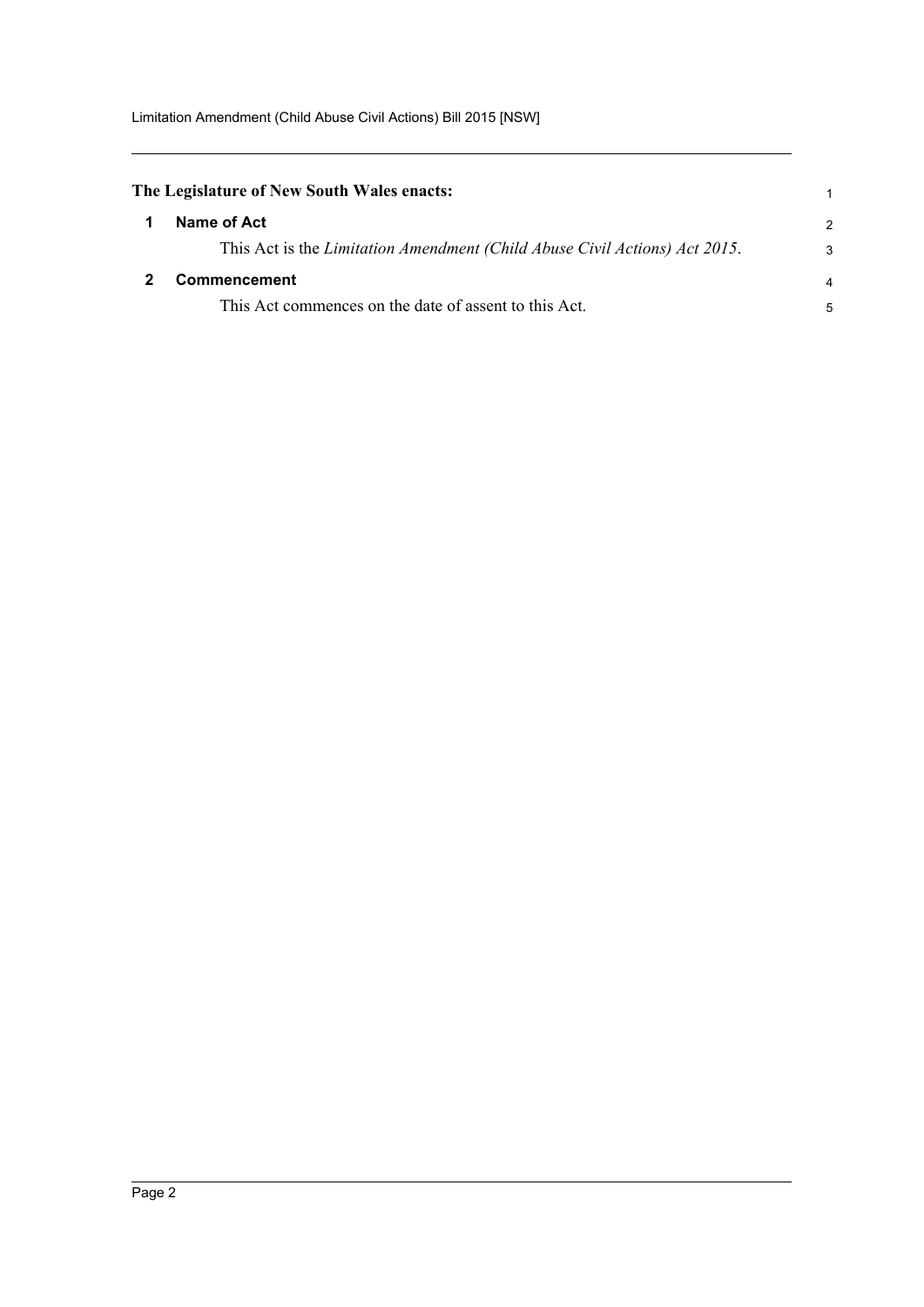<span id="page-5-0"></span>

|                   | <b>Schedule 1</b> |                         |                    | <b>Amendment of Limitation Act 1969 No 31</b>                                                                                                                                                                                                       | $\mathbf{1}$             |
|-------------------|-------------------|-------------------------|--------------------|-----------------------------------------------------------------------------------------------------------------------------------------------------------------------------------------------------------------------------------------------------|--------------------------|
| [1]               |                   | <b>Section 6A</b>       |                    |                                                                                                                                                                                                                                                     | 2                        |
|                   |                   | Insert after section 6: |                    |                                                                                                                                                                                                                                                     | 3                        |
|                   | 6A                |                         |                    | Exclusion of actions for recovery of damages for child abuse                                                                                                                                                                                        | 4                        |
|                   |                   | (1)                     | action:            | This Act, other than this section, does not apply to an action on a cause of                                                                                                                                                                        | 5<br>6                   |
|                   |                   |                         | (a)                | for damages that relate to the death of or personal injury to a person,<br>regardless of whether the claim for damages is brought in tort, in<br>contract, under statute or otherwise, and                                                          | $\overline{7}$<br>8<br>9 |
|                   |                   |                         | (b)                | that is founded on the death or personal injury of a person resulting<br>from:                                                                                                                                                                      | 10<br>11                 |
|                   |                   |                         |                    | (i)<br>an act or omission in relation to the person when the person is a<br>minor that is a physical abuse or sexual abuse, and                                                                                                                     | 12<br>13                 |
|                   |                   |                         |                    | psychological abuse (if any) that arises out of that act or<br>(i)<br>omission.                                                                                                                                                                     | 14<br>15                 |
|                   |                   | (2)                     |                    | A cause of action referred to in subsection $(1)$ $(a)$ extends to a cause of action:                                                                                                                                                               | 16                       |
|                   |                   |                         | (a)                | that arises under the <i>Compensation to Relatives Act 1897</i> , or                                                                                                                                                                                | 17                       |
|                   |                   |                         | (b)                | that survives on the death of a person for the benefit of the person's<br>estate under section 2 of the Law Reform (Miscellaneous Provisions)<br>Act 1944.                                                                                          | 18<br>19<br>20           |
|                   |                   | (3)                     |                    | Nothing in this section limits:                                                                                                                                                                                                                     | 21                       |
|                   |                   |                         | (a)                | in the case of the Supreme Court, the court's inherent jurisdiction,<br>implied jurisdiction or statutory jurisdiction, or                                                                                                                          | 22<br>23                 |
|                   |                   |                         | (b)                | in the case of a court other than the Supreme Court, the court's implied<br>jurisdiction or statutory jurisdiction, or                                                                                                                              | 24<br>25                 |
|                   |                   |                         | (c)                | any other powers of a court arising or derived from the common law or<br>under any other Act (including any Commonwealth Act), rule of court,<br>practice note or practice direction.                                                               | 26<br>27<br>28           |
|                   |                   |                         |                    | Note. For example, this section does not limit a court's power to summarily<br>dismiss or permanently stay proceedings where the lapse of time has a<br>burdensome effect on the defendant that is so serious that a fair trial is not<br>possible. | 29<br>30<br>31<br>32     |
| $\lceil 2 \rceil$ |                   | Schedule 5, heading     |                    |                                                                                                                                                                                                                                                     | 33                       |
|                   |                   |                         |                    | Omit "Further transitional provisions".                                                                                                                                                                                                             | 34                       |
|                   |                   |                         |                    | Insert instead "Savings, transitional and other provisions".                                                                                                                                                                                        | 35                       |
| $[3]$             |                   | Schedule 5, Part 3      |                    |                                                                                                                                                                                                                                                     | 36                       |
|                   |                   | Insert after clause 7:  |                    |                                                                                                                                                                                                                                                     | 37                       |
|                   | Part 3            |                         |                    | <b>Provisions consequent on enactment of Limitation</b><br><b>Amendment (Child Abuse Civil Actions) Act 2015</b>                                                                                                                                    | 38<br>39                 |
|                   | 8                 |                         | <b>Definitions</b> |                                                                                                                                                                                                                                                     | 40                       |
|                   |                   | (1)                     |                    | In this Part:                                                                                                                                                                                                                                       | 41                       |
|                   |                   |                         |                    | legal professional negligence and limitation period have the same meanings<br>as in clause 1.                                                                                                                                                       | 42<br>43                 |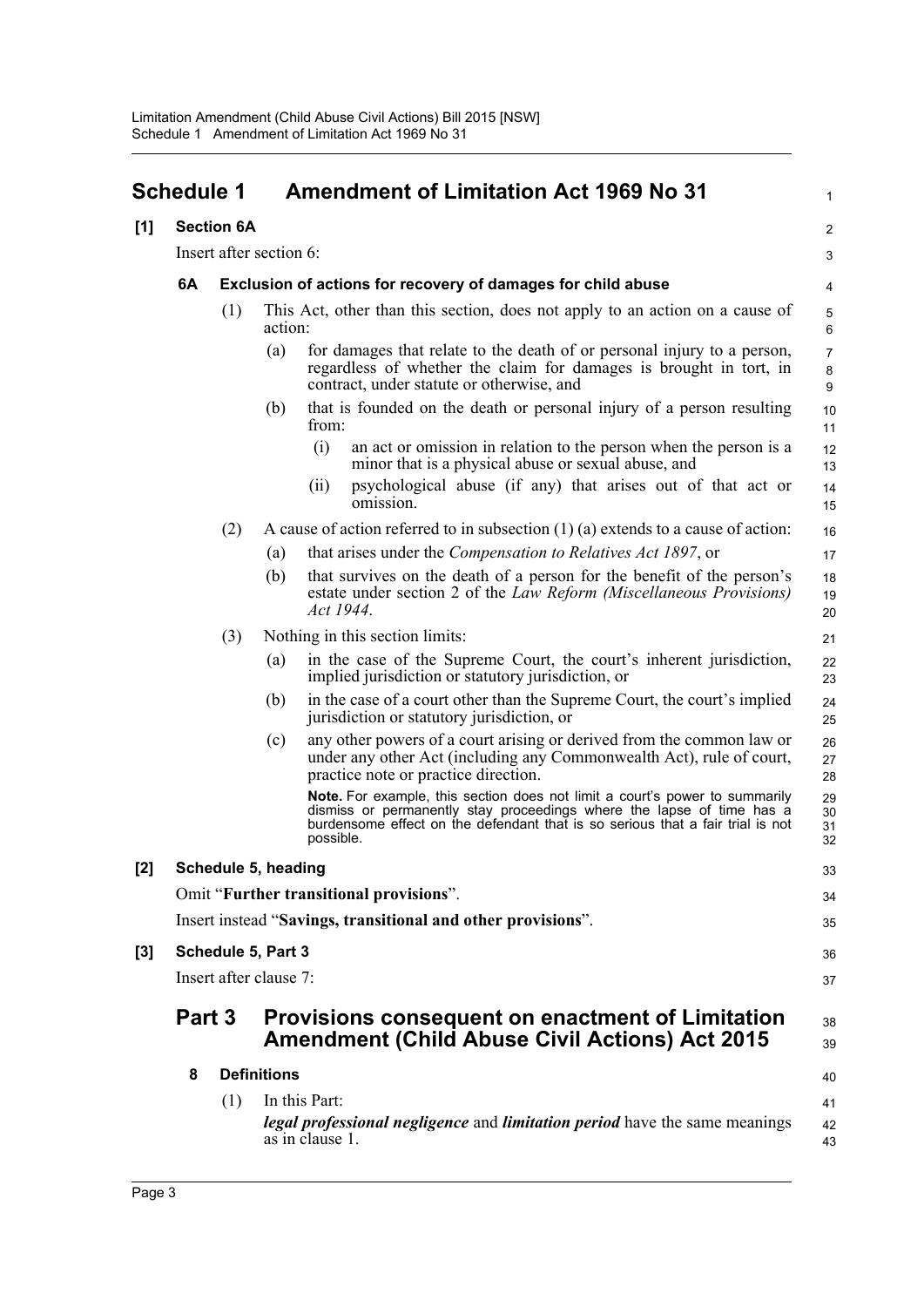|   | In this Part, a reference to a judgment given extends to a judgment entered and<br>also to an agreement entered into before and in connection with any such<br>judgment. |
|---|--------------------------------------------------------------------------------------------------------------------------------------------------------------------------|
| 9 | <b>Application of section 6A</b>                                                                                                                                         |

Section 6A applies:

(a) whether or not any limitation period previously applying to the cause of action to which section 6A applies has expired, and

 1  $\overline{2}$ 3

- (b) whether or not an action has been commenced previously on the cause of action, and
- (c) whether or not a judgment on the cause of action has, on the ground that a limitation period applying to the cause of action had expired, been given previously, and
- (d) whether or not a judgment in respect of legal professional negligence has, on the ground that a limitation period applying to the cause of action had expired, been given previously.

#### **10 Pre-existing judgments and settlements**

- (1) An action on a previously barred cause of action may be brought even though:
	- (a) a judgment on the cause of action has, on the ground that a limitation period applying to the cause of action had expired, been given previously, or
	- (b) a judgment in respect of legal professional negligence has, on the ground that a limitation period applying to the cause of action had expired, been given previously, or both.

(2) An action referred to in subclause (1) may be brought as if the action in which such a judgment was given had not itself been commenced.

- (3) If an action referred to in subclause (1) is brought on or after the commencement of section 6A on such a previously barred cause of action, the court hearing the action may, if it decides that it is just and reasonable to do so, do any or all of the following:
	- (a) set aside any such judgment already given on or in relation to the cause of action,
	- (b) take into account any amounts paid or payable by way of damages under any such judgment,
	- (c) take into account any amounts paid or payable by way of costs in connection with any action in which any such judgment was given. 35 36
- (4) The Supreme Court may, on application, exercise the power to set aside a judgment under subclause (3) (a) even though it is not hearing the action. 37 38
- (5) A court (other than the Supreme Court) may not, under this clause, set aside a judgment of any other court. 39 40